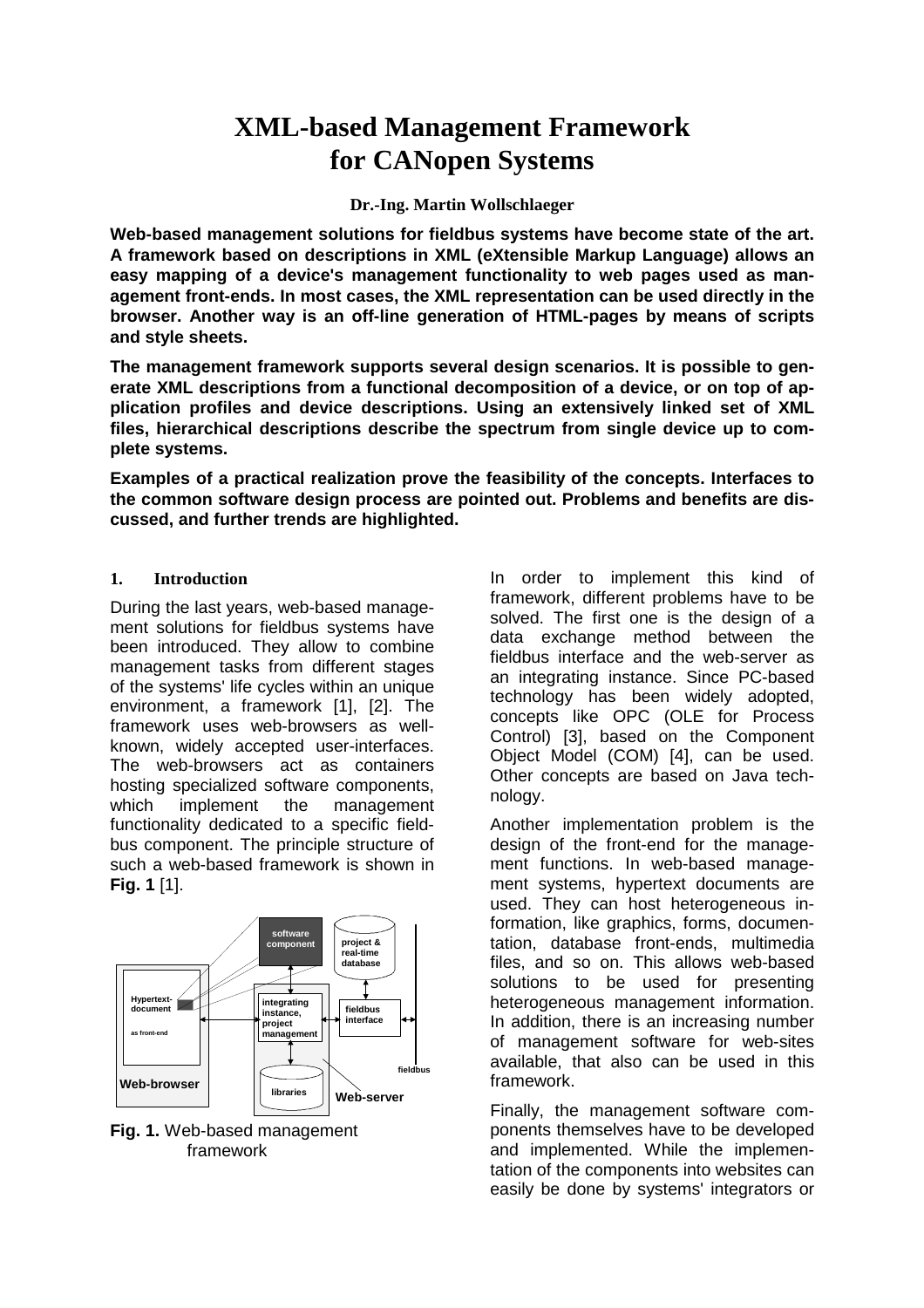users, the development of management components is usually performed by the vendor.

Since all these tasks require an excessive exchange of data between each other, software interfaces and file structures have been defined. These interfaces are mostly bus-system or vendor specific. Especially in heterogeneous system designs, the lack of an unique data exchange interface forces a problem for the seamless integration of tools from different vendors and different systems into a generic management framework.

## **2. XML as a general-purpose description language**

A suitable solution for the problem described above would be the introduction of a general-purpose description. The description should have easy to access interfaces for electronic data exchange between different environments. Since this is not a new requirement in general, possible solutions already exist. They are frequently used in the description of heterogeneous documents, that can be found everywhere on the Internet. HTML has become a well-known and widely accepted method for description of heterogeneous, distributed and linked documents. However, HTML has some limitations and is not fully suitable for general-purpose descriptions.

The eXtensible Markup Language XML [5] expands the description language HTML with user-defined tags, data types and structures. Furthermore, it addresses one of the limitations in HTML – it introduces a clear separation between the data descriptions, the data themselves, and their representation in a browser (**Fig. 2**). In addition, declaring syntactical and semantical information in a separate file (Document Type Definition, DTD), allows reusing the description structure in different contexts. This provides a number of benefits when using the same XML description file for different tasks. Different views can be implemented on top of the same data. The description can be hierarchically organized. Depending on the functions to perform, the XML data can be filtered and associated to software components (controls, Java beans, etc.). The selection of the necessary information and the definition of their presentation details can be performed by means of style sheets [6]. The style sheets are part of the development of XML. In most cases, they are implemented using the extensible Style Language (XSL). By using different style sheets, context sensitive access to the XML data can be implemented. Another method for accessing XML files uses an object-oriented view of the XML tree. The Document Object Model (DOM) [7] provides platform-independent access to objects, that host dedicated parts of the XML tree. These objects implement methods and attributes for use in high-level programming languages, as well as in scripts (**Fig. 3**).



**Fig. 2.** Structure of an XML file (left) and XML environment with DTD and style sheet (right)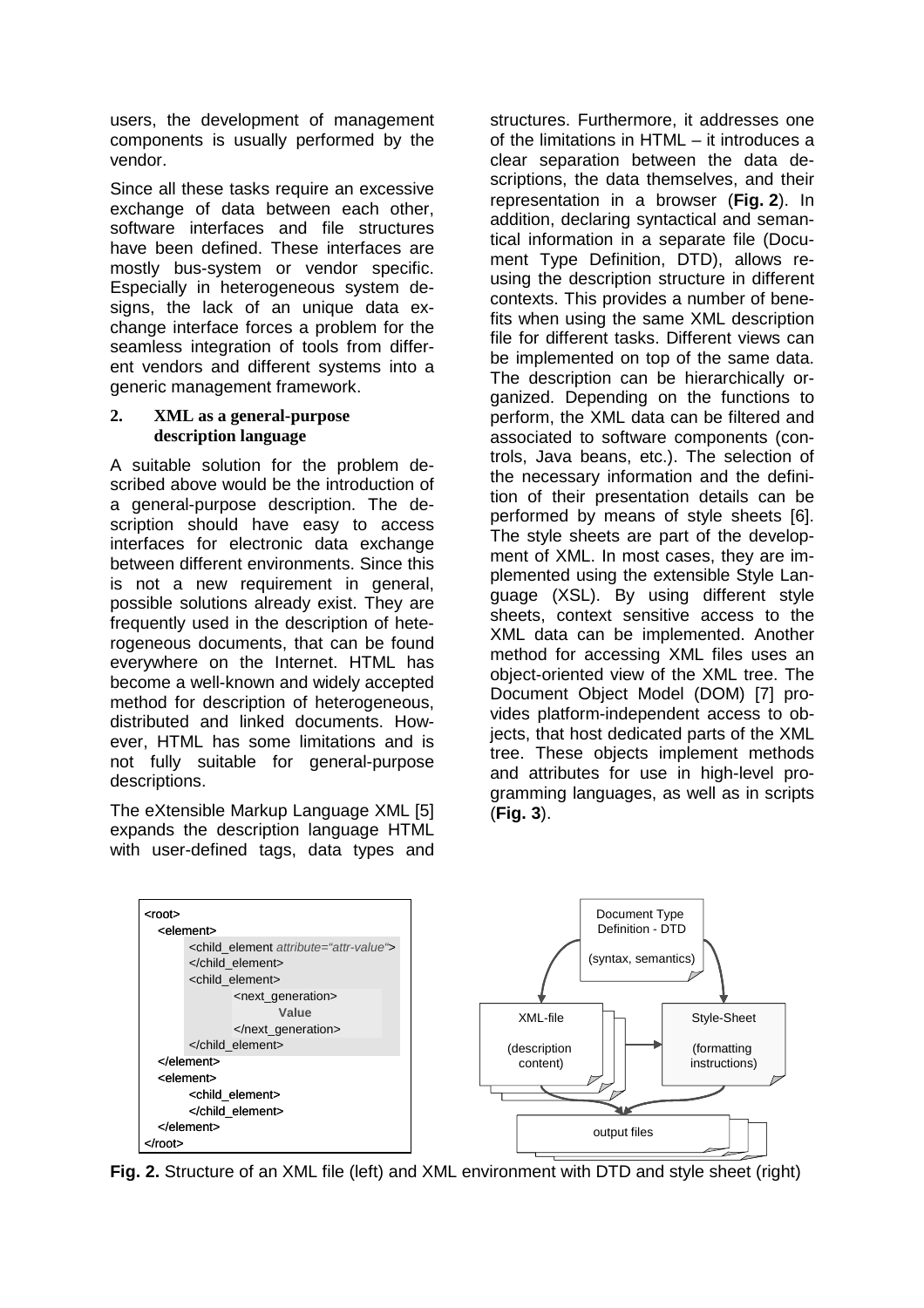

**Fig. 3.** An XML file and its tree representation in the Document Object Model (DOM)

#### **3. XML-description of fieldbus components and systems**

Different scenarios have to be considered in fieldbus management. They are characterized by a different focus and viewpoint, different environment, different stages of the systems' life cycles and so on. Typical scenarios are a topological view focusing on a system's and devices' topologies, or a functional view focusing on the automation and control application of the complete system. These different scenarios lead to different parameters that have to be managed, depending on the scenario. In other words, these parameters and the associated management functions are context-depending. It is very important, that the descriptions of fieldbus components and systems consider the contextdepending parameters. Currently used electronic device descriptions normally do not recognize the context-depending character of the described information in a sufficient manner.

Using the concepts explained above, an XML description of a fieldbus component consists of different parts. First of all, appropriate fieldbus-related syntax and semantics have to be defined. This includes tags and attributes, their sequence, data types, and so on. By defining these, a dedicated content model for fieldbusrelated descriptions is created. It contains a set of document type definitions, schemas, data type descriptions, templates, linking definitions, and transformation rules. By combining this information, a namespace for fieldbus related descriptions is set up (**Fig. 4**). In order to achieve a generic, fieldbus-independent content model, the user organizations are requested to provide XML descriptions of the fieldbus systems they are representing. Currently, there are first XML related activities defining generic concepts like [8], or creating XML representations and filters for bus-specific device description languages [9]. Furthermore, projects like NOAH [10] provide a good starting point for a harmonization of the descriptions.

An XML-based description consists of a distributed set of files, which contain specific parts of the description. They are hosted by those elements, which are described by the files. Typically, different XML files are created, each of them related to stages of the devices' and systems' life cycles. In order to prevent multiple definitions, the files are linked together. This creates a consistent set of descriptions. The users, as well as the applications using the description, usually don't recognize the distributed character of the description.

XML provides outstanding linking capabilities, including on-line embedding of ressources and fragments of files. In addition, extended links support attributes, that consider a context. This way context depending links can be defined. The link target as well as the behaviour of the link differ depending on the context.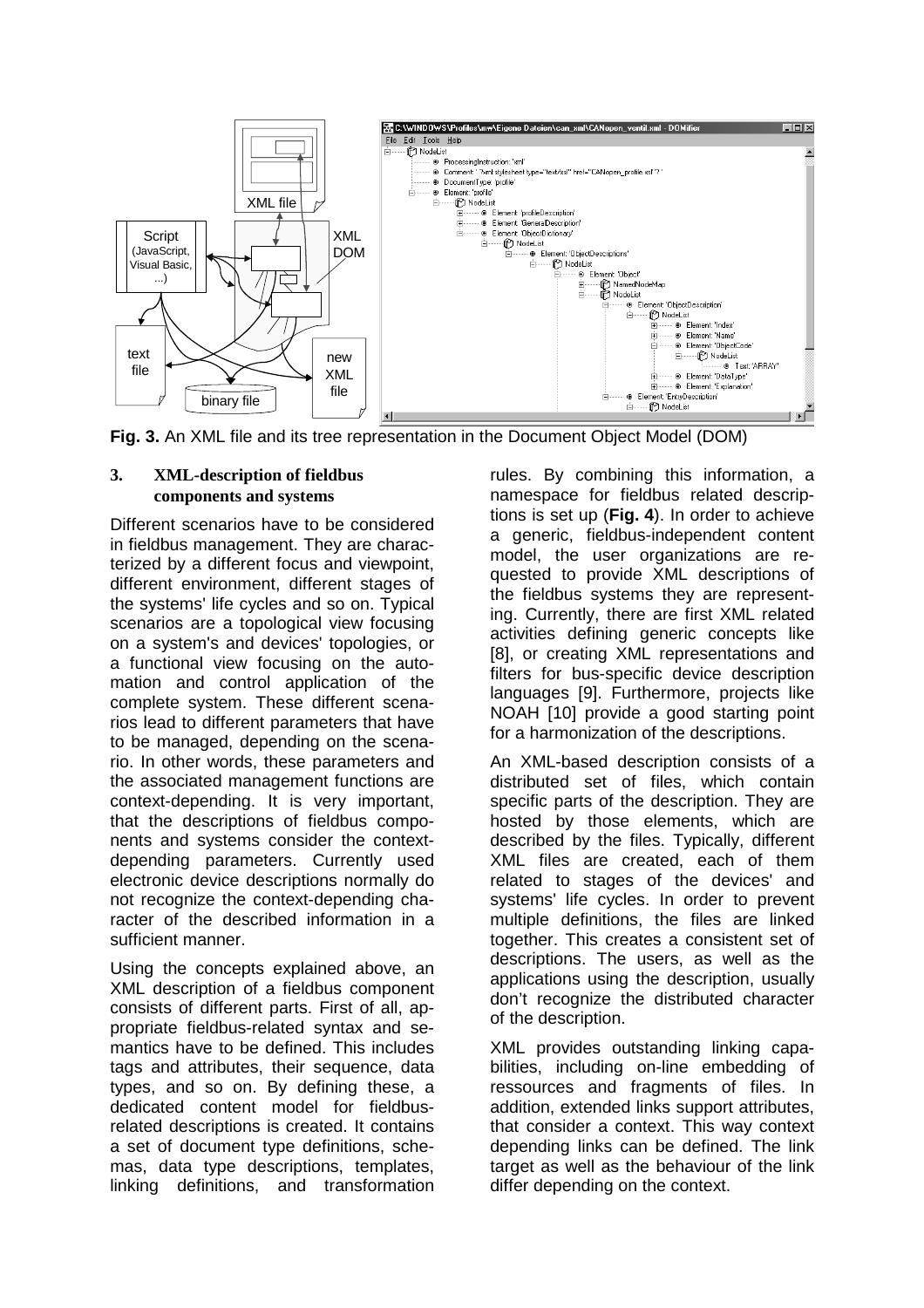

**Fig. 4.** A content model with structure and access methods

Although the linking principles and their definition syntax proposed by the World Wide Web Consortium (W3C) is quite stable and will shortly become a standard [11], there are currently only a few first implementations in parsers and tools. However, the focus on XML in the Internet's development lets expect really useful implementations very soon.

After having designed the content model, in a second step the XML files have to be created. Although this can be done manually, good tool support is desired to generate XML files from existing descriptions and specifications. Filters and translation software can be helpful here. In addition, there are some projects with an aim of defining interfaces between generalpurpose modelling tools like the Unified Modeling Language (UML) [12] and XMLdescriptions.

The third step is the design of filtering and formatting rules in order to generate the desired context-depending views to the unique XML description. This is done by scripting and declaring style sheets. While style sheets can be used for presentation tasks (generating output files in text, HTML, RTF or PDF formats), they are also suitable for transforming "input" XML

files to resulting XML files, which may have different structures. So an information exchange between different contexts can be achieved.

The formatting instructions and translation specifications have to be developed once for every context and then can be re-used in combination with XML-files describing other fieldbus components and devices. Concerning web-based management concepts, HTML files can be created containing context-related data read from the XML files. This can be done off-line or "on the fly". Since built-in support for XML in browsers will be enhanced more and more, the generation "on the fly" in the client will be more promising. However, in order to support generic environments, it can be useful to create the HTML files at the server. This requires computational power at the server, which can be guaranteed in most application scenarios. Socalled "thin clients", in an automation and control context, can be small HMI devices based on Windows CE or Java, that are designed to perform specific tasks of management or diagnosis. Such clients will benefit from a server-based scenario, since they are limited in computational power. As an opposite solution, a PC or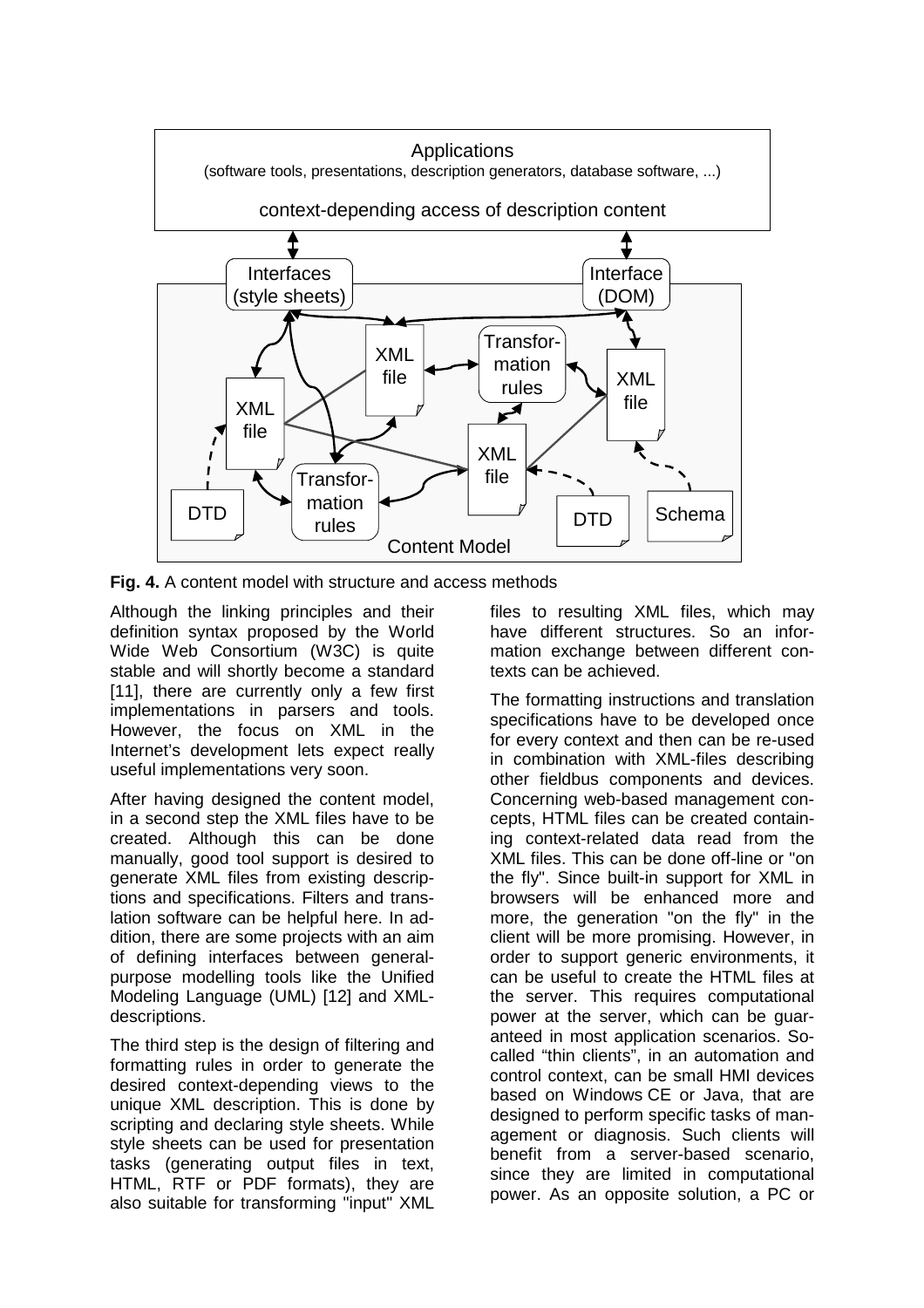laptop with much more operating capacity could use a client-based implementation. Both scenarios are supported by the description concepts explained above.

## **4. Device descriptions in CANopen**

In CANopen, devices and systems implement a unique communication profile. This profile defines global and system-wide information concerning application services, synchronization, data types and formats, the system's behavior, and so on. All CANopen devices and all software tools have to consider these definitions. Based on the communication profile, a number of parameters can be configured. These parameters are assigned to a management context focusing on topology and bus system's operation, but not on the application function.

In order to access CANopen devices in a convenient way, software tools require more information than the parameters from the communication profile. This additional information describes parameters, that refer to the application functionality and the behavior of the devices. Those parameters can be described in device profiles, or can be vendor-specific. Although using device profiles is the preferred way, vendor-specific parameters are often used in order to prevent opening of particular know-how.

The additional parameters and those of the communication profile, that are implemented in the device, are described by two different information stores. The first one defines a certain type of devices. This description is called the Electronic Data Sheet (EDS), and is unique for all devices of the same type. It can be used by software tools to retrieve the capabilities of a device type. EDS files can be used as templates containing specific information on the parameters, but usually not their application-related values. The second description is the Device Configuration File (DCF), which describes a single instance of a device. It is unique for every device within the system. DCF files rely on EDS files, but contain values for the parameters. These values depend on the specific configuration of a device.

The software tools for management of CANopen systems refer to both files in order to read out the capabilities and required configuration parameters of a device, and to store device-specific parameters. Other file are necessary to store information on the complete system's design. They are stored in project files with a specific data format.

The files mentioned above describe a CANopen system from a topological or device-centric viewpoint. No references to functional views are included. For example, function blocks according to IEC 61499 [13] are not considered. These function blocks are used in a functional oriented management scenario. They can be mapped to the appropriate devices.

Another information usually not considered in the descriptions, is that used for their graphical representation in SCADA systems or HMI devices. Of course, these parts of the description do not only depend on the devices, but also on the project. However, the characteristics of the devices have to be considered in order to create user-friendly interfaces.



**Fig. 5.** Context-depending access to a description

Combining the information applicable in different contexts creates a description suitable for use in frameworks. The access to the context-specific representation is performed via an interface (**Fig. 5**). This interface encapsulates the internal structure of the information store, adds some specific information from other sources. and creates an appropriate view. Since common device descriptions are not ca-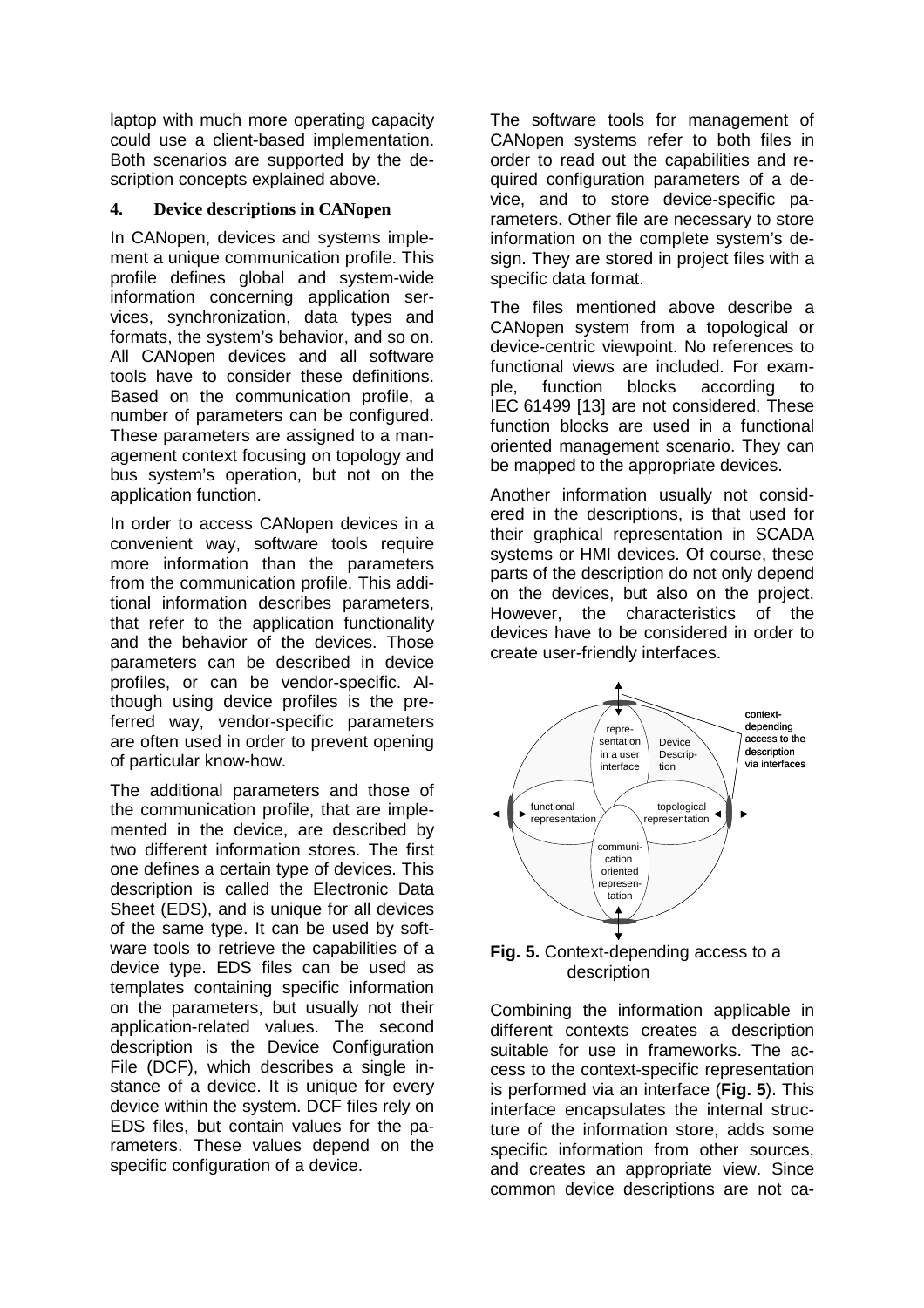pable of implementing the interfaces without having to write specific code, universal description methods like XML come into the focus of the description process [14]. The interfaces are implemented by means of style sheets, scripts and specific software tools as explained above.

# **5. XML-based management framework**

Since XML allows hierarchically organized descriptions, the basic concepts suitable for describing a single device can also be used to describe a complete systems. This hierarchy shown in **Fig. 6** can also be found in the XML files. Within a general namespace, XML files are used to define several types of fieldbus devices. From an object-oriented perspective, these files describe classes of devices, with classspecific data models and management functions. They combine information from EDS files with information from other contexts.

The multiple instances of a device are described by assigning an XML file to each of them. This file contains the actual parameters of the device – similar to DCF files. Information concerning data types, units, value limits, dependability of other data etc. can be found in the class description, that is linked with the instance description. Since the file is in the same namespace, an identical semantic meaning of the XML tags is ensured. However, the information stored in the XML instance files is different from the class description. That's why the instance files have their own structure and DTD or schema. These files are automatically created from the class description, when a device is instanciated. Style sheet- and script-based transformation methods are invoked to create the instance-related XML files. The transformation rules are part of the content model, as described above.

The fieldbus installation project is internally structured into groups, subgroups, units and so on. Depending on the storage capabilities of the devices, descriptions may be implemented in a proxy object anywhere in the framework, The relations between the different files are expressed by linking. As an opposite to the Internet, in most cases a closed environment can be found in automation and control projects. This will help to reduce linking problems that are known from the Internet.



**Fig. 6.** Hierarchical description of a fieldbus project using XML

#### **6. XML support for the generation of software components**

The main idea of using XML descriptions was to re-use a single definition for different tasks with different scope and context. A very interesting problem is the development of software components, that map

the management related functionality of a device to a user interface. Thus, the same XML files shall be used for that tasks. This requires filtering of the relevant data form the XML document and specific formatting of the results. From a methodological view, this process does not distinguish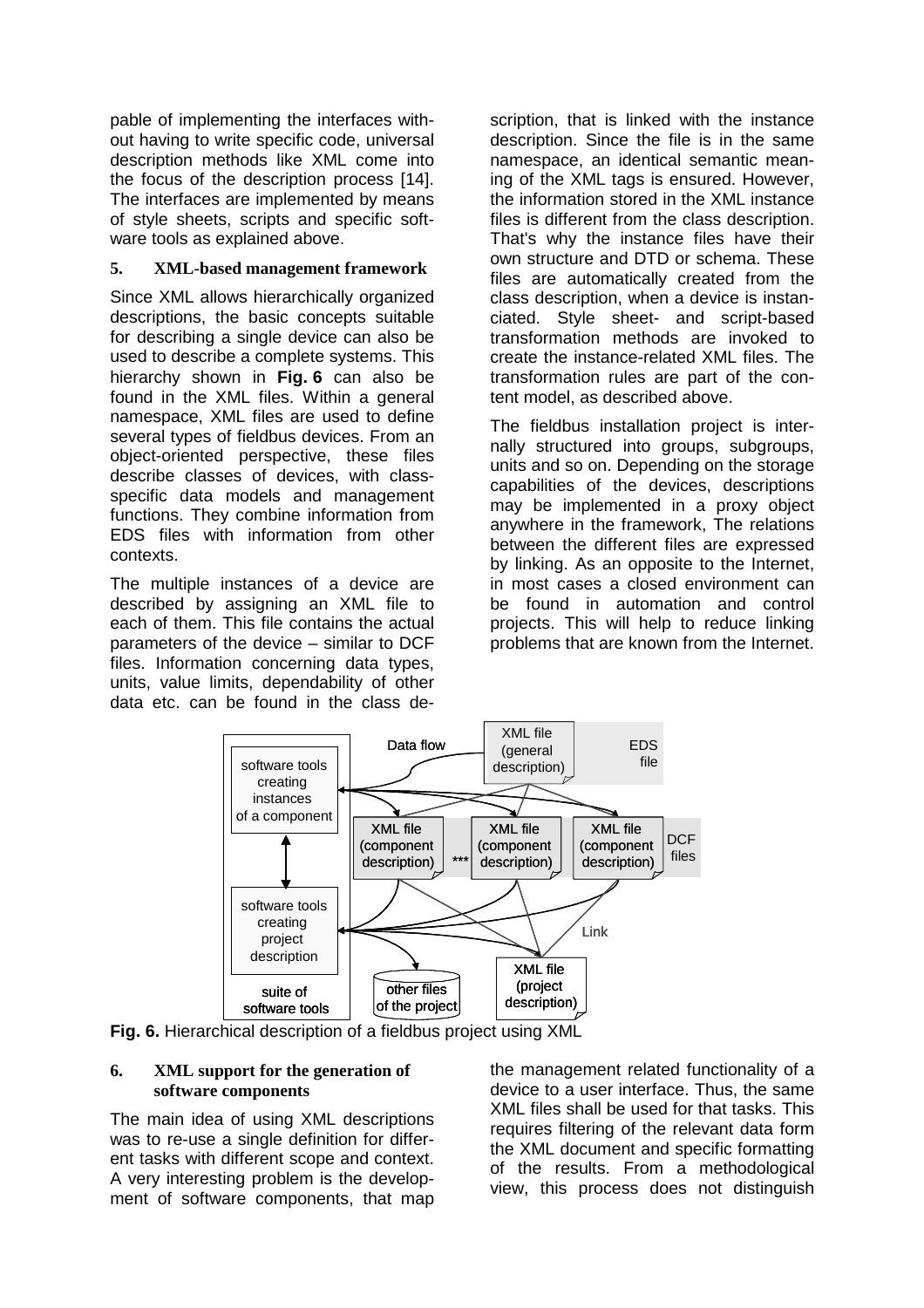from the one used to create HTML files only data content and data format differ. So it is recommended to use the same methods as described above - style sheets and scripts. An XML document can be related to different style sheets, so that only the XSL references in the XML file has to be changed - according to the tasks to perform and to the changing context for using the XML description. This can easily be done by a script.

Besides style sheets, DOM-based tools can be used to generate resulting files. Data can be extracted and formatted to any output file format. This is especially important for creating input files for the software design process described above. Web-based management frameworks for fieldbusses use software components (ActiveX-Controls or Java components) for a mapping of the fieldbus related communication objects to web-pages. Such software components have to be developed for every specific device. Object descriptions are used for the development. For example, an ActiveX-control is based on a COM object definition. This definition describes objects with specific interfaces, properties and methods, defined using Object Definition Language (ODL). ODL files are text files with a specific structure and syntax, that can be derived from an appropriate XML file. The same approach can be used for the creation of Java source code, where a template can be completed with data from XML files. Both approaches use an unique (perhaps distributed, but consistent) XML description, reducing inconsistencies and errors in the software design process.

Since there are interfaces between XML and other web-related technologies, great new opportunities are possible for webbased management solutions. For example, databases can be easily accessed in order to provide the data covered by XML objects or data islands. Interactive documents can be created, containing plain text with embedded XML elements specifying input data for interactive components.

#### **7. Conclusion**

The use of a general-purpose modeling language like XML provides a number of advantages for design and application of fieldbus components. An XML-based description allows style sheets and scripts to be used for filtering and formatting tasks. This description method integrates existing solutions. It represents an upcoming standard in universal description methods, allowing platform- and vendor-independent access to data. Tools can be created to support the automatic generation of different types of output files. These files are used for creating templates, header files and object definitions for further use in software development. While the templates are generated for every class of devices, the template generator has to be implemented only once. This is an important advantage in software development. Hierarchical descriptions with extensive linking can be set up, so that object-oriented views can be implemented at description level. Automatic test and certification support can be derived from the same XML data.

Specific context-related Document Type Definitions (DTDs) can be introduced, that contain special description rules for fieldbus related data, depending on the tasks that have to be performed during the systems' life cycles. Combined with data type information, fieldbus related namespaces can be defined. These tasks should be initiated by the fieldbus systems' user organizations. It can be expected, that similar concepts will be used for a modeling of application functions. First steps can be recognized using XML as a description method and universal exchange format for Function Blocks according to IEC 61499 [13]. This will enable a functional view to distributed automation and control systems. In general, the errors introduced by re-defining same objects within different contexts, are reduced dramatically. For the vendor, all this will help to reduce design costs. The user participates from this cost reduction. In addition, software tools can be created, that extensively use XML descriptions. Although the acceptance of XML will grow in accordance with the growing acceptance of internet related technology, the software tools will hide XML from the user. He will be presented a user interface, that partly or totally covers XML, but without wasting its advantages.